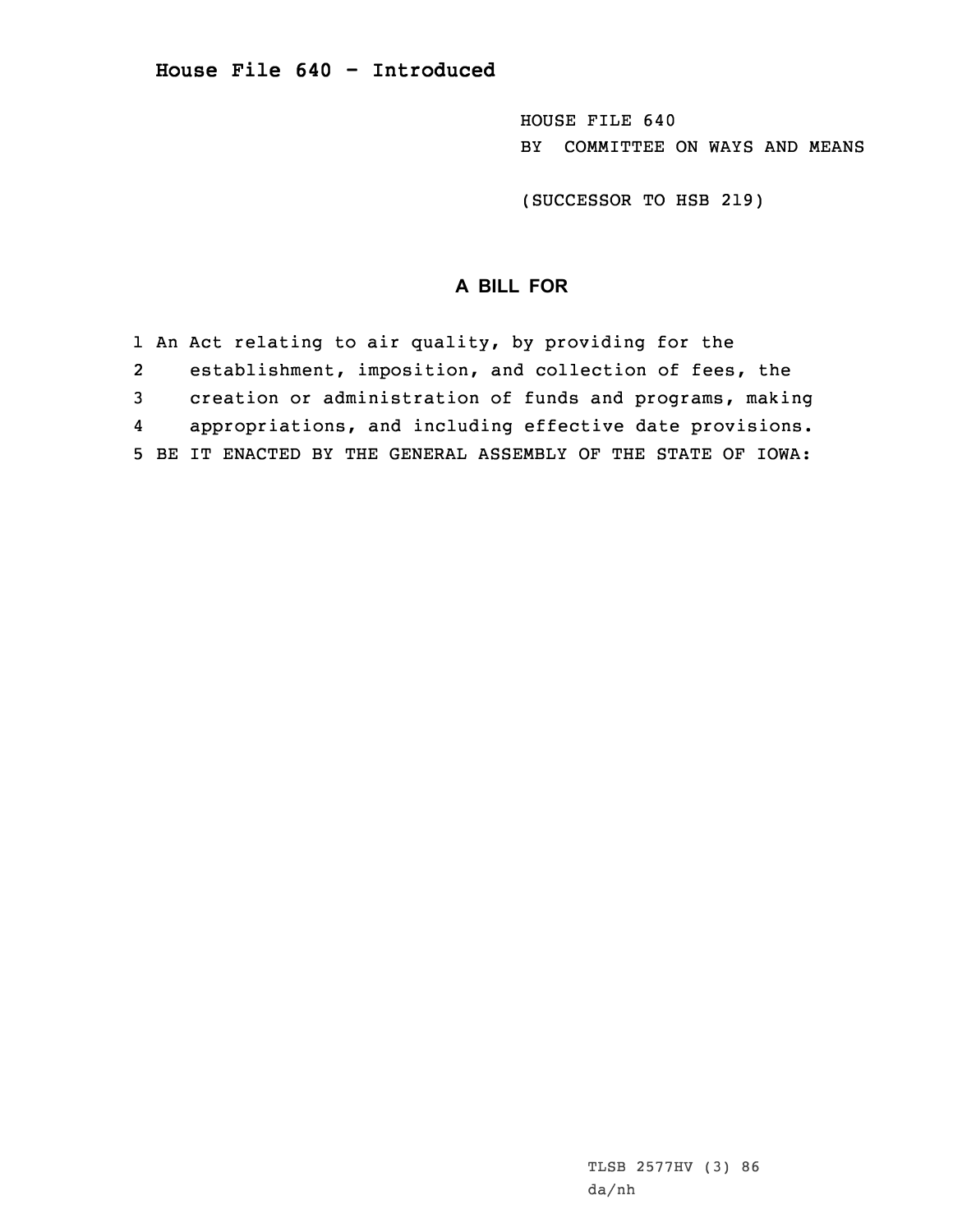1 Section 1. Section 455B.133, subsection 8, paragraph a, 2 Code 2015, is amended to read as follows:

 *a.* (1) Adopt rules consistent with the federal Clean Air Act Amendments of 1990, Pub. L. No. 101-549, including those amendments effective on January 1, 1991, regulations promulgated by the United States environmental protection agency pursuant to that Act, the provisions of this chapter, and rules adopted by the commission pursuant to this chapter, which require the owner or operator of an air contaminant source to obtain an operating permit prior to operation of the source. The rules shall specify the information required to be 12 submitted with the application for a an operating permit and 13 the conditions under which a permit may be granted, modified, suspended, terminated, revoked, reissued, or denied. For sources subject to the provisions of Tit. IV of the federal Clean Air Act Amendments of 1990, operating permit conditions shall include emission allowances for sulfur dioxide emissions. 18 (2) (a) The commission may impose establish fees to be imposed and collected by the department, including operating permit application fees and fees upon regulated pollutants emitted from an air contaminant source, in an amount sufficient to cover, on <sup>a</sup> state fiscal year basis as described in section 455B.133B, all reasonable costs, direct and indirect, required 24 to develop implement and administer the operating permit program as described in subparagraph (1) in conformance with 26 the federal Clean Air Act Amendments of 1990, Pub. L. No. 27 101-549. Affected units requlated under Tit. IV of the federal 28 Clean Air Act Amendments of 1990, Pub. L. No. 101-549, shall 29 pay operating permit fees in the same manner as other sources subject to operating permit requirements, except as provided in 31 section 408 of the federal that Act.

32 (b) The fees collected by the department pursuant to this 33 subsection subparagraph division (a) shall be deposited in 34 credited to the appropriate accounts of the air contaminant 35 source fund created pursuant to section 455B.133B, and shall

-1-

LSB 2577HV (3) 86  $da/nh$   $1/13$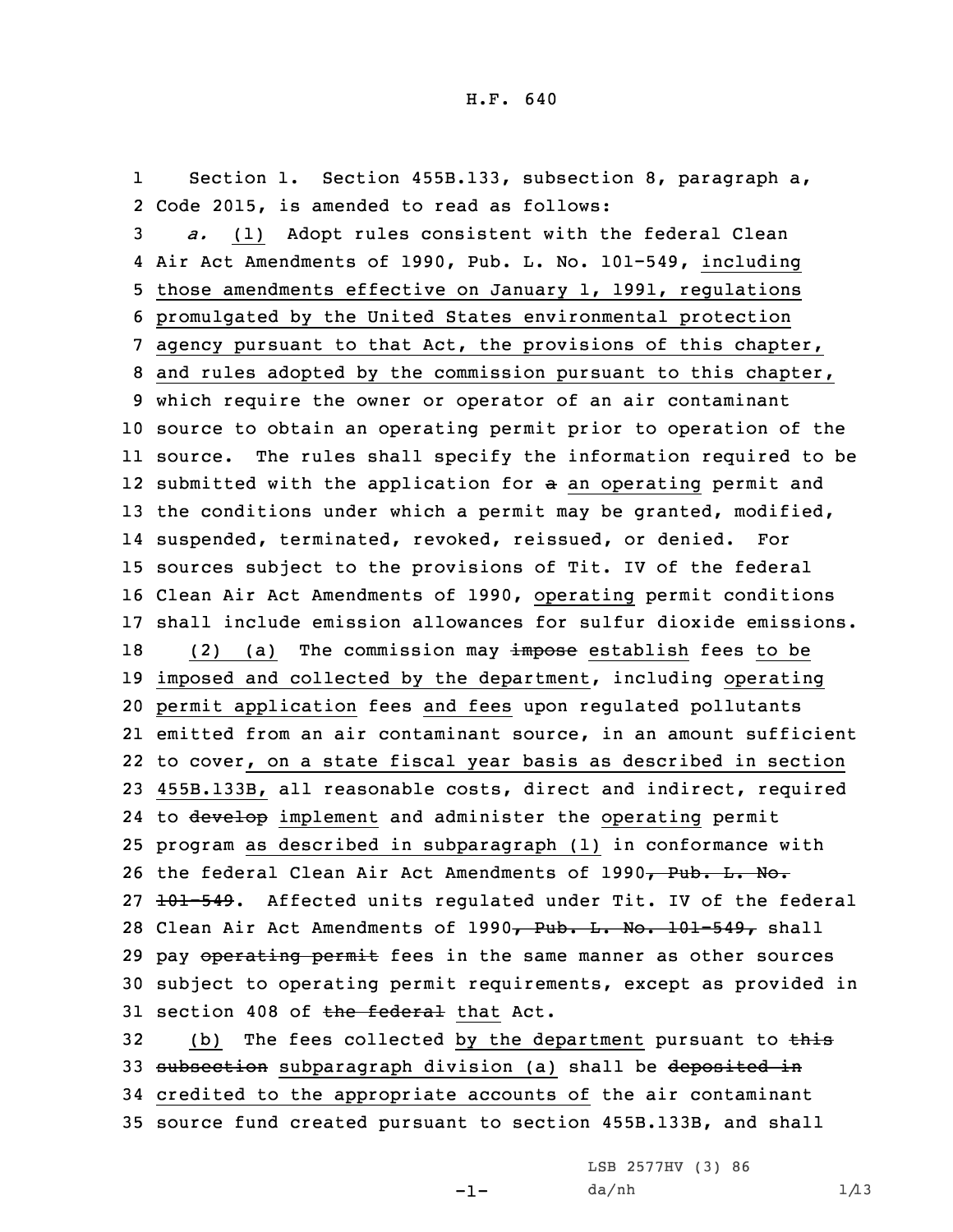1 be utilized <del>solely</del> to cover all reasonable costs required to 2 <del>develop</del> implement and administer the programs required by Tit. 3 V of the federal Clean Air Act Amendments of 1990, Pub. L. 4 No. 101-549, including the operating permit program pursuant 5 to section 502 of the federal that Act and the small business stationary source technical and environmental assistance 7 program pursuant to section 507 of the federal that Act. The amount of the fees credited to and expended from each account of the air contaminant source fund shall be subject to the limitations provided in section 455B.133B. 11 (c) Fees established pursuant to this subparagraph (2) shall not be imposed for the regulation of an activity that exceeds the requirements of the federal Clean Air Act Amendments of 1990. Sec. 2. Section 455B.133B, Code 2015, is amended to read as 16 follows: **455B.133B Air contaminant source fund created —— fees and appropriations.** 1. As used in this section, unless the context otherwise requires: 21 *a. "Federal Clean Air Act Amendments of 1990"* means Pub. L. No. 101-549, including those amendments effective on January 1, 1991, regulations promulgated by the United States environmental protection agency pursuant to that Act, the provisions of this chapter, and rules adopted by the commission pursuant to this chapter. *b. "State fiscal year"* means the fiscal year described in section 3.12. 2. An air contaminant source fund is created in the office of the treasurer of state under the control of the department. The fund shall be composed of an air emission fee account and an operating permit application fee account as provided in this 33 section. 34 1. Moneys received from the fees assessed pursuant to section 455B.133, subsection 8, shall be deposited in the fund.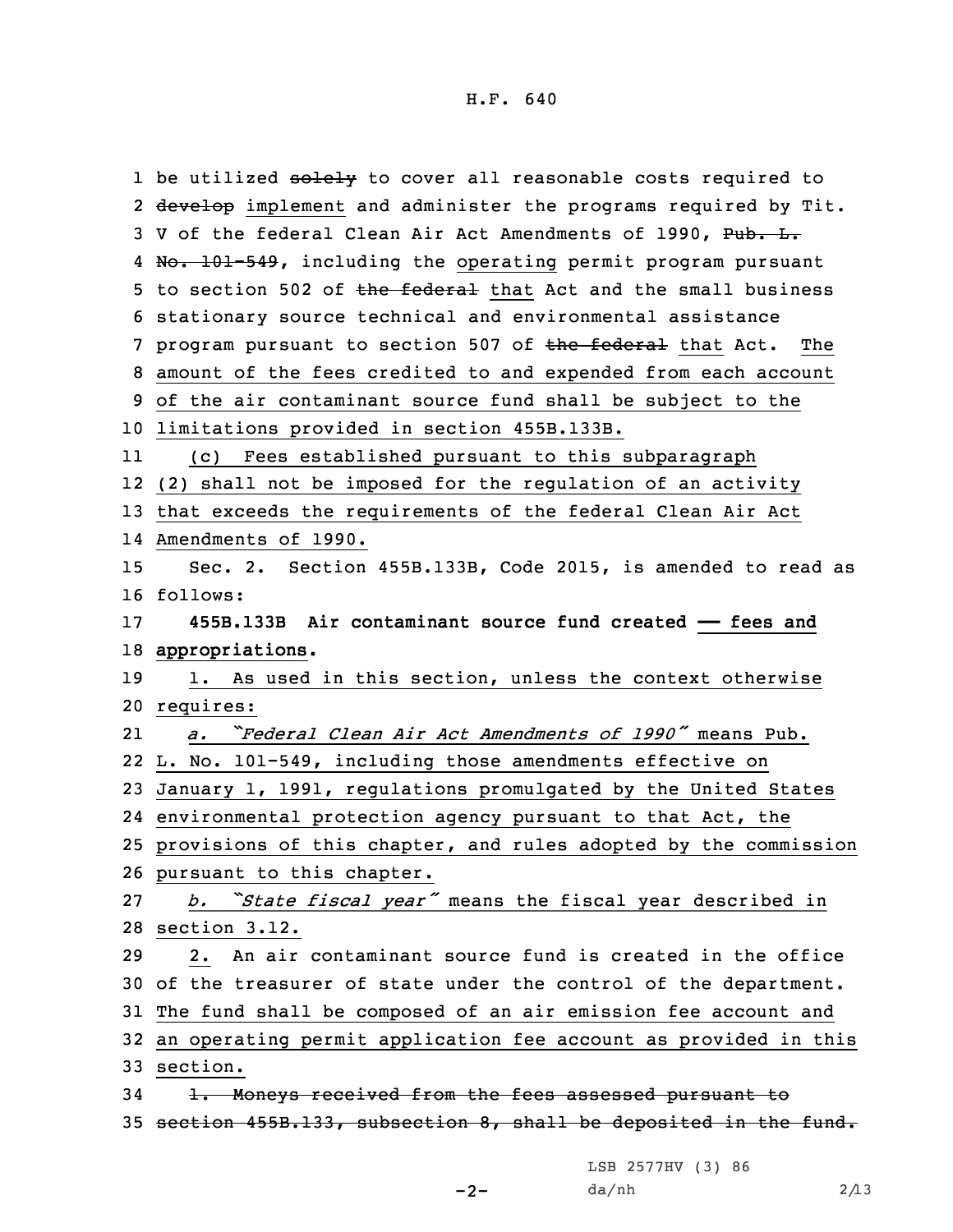1 2. Moneys in the fund shall be used solely to defray 2 the costs related to the permit, monitoring, and inspection program, including the small business stationary source technical and environmental compliance assistance program required pursuant to the federal Clean Air Act Amendments of 1990, section 502, Pub. L. No. 101-549, and as provided in section 455B.133A. 3. In establishing fees to be imposed and collected by the department pursuant to section 455B.133, subsection 8, the commission shall use the calculated estimate described in this section. The fees collected pursuant to section 455B.133, subsection 8, shall be credited to the fund. The fund may include any other moneys appropriated by the general assembly or otherwise available to and obtained or accepted by the department for deposit in the fund. 4. *a.* The commission shall establish each fee amount based on the department's calculated estimate of total revenues from all fees predicted to be credited to each account in the fund, but not to exceed <sup>a</sup> ceiling amount for each account as provided in this section. However, this subsection does not require that an account have <sup>a</sup> zero ending balance at the close of <sup>a</sup> state fiscal year. *b.* Each state fiscal year the department shall recompute its calculated estimate and obtain approval from the commission if an established fee amount must be adjusted. *c.* (1) The department shall annually convene <sup>a</sup> Title <sup>V</sup> fees stakeholder meeting. The department shall provide <sup>a</sup> report on the fees and budgets to the stakeholders. The department shall consider any recommendations of the stakeholders when computing its calculated estimate for the following state fiscal year. (2) <sup>A</sup> person invited to attend <sup>a</sup> stakeholder meeting is not entitled to receive <sup>a</sup> per diem as specified in section 7E.6 and shall be not reimbursed for expenses incurred while attending the meeting. 5. *a.* The air emission fee account shall include all fees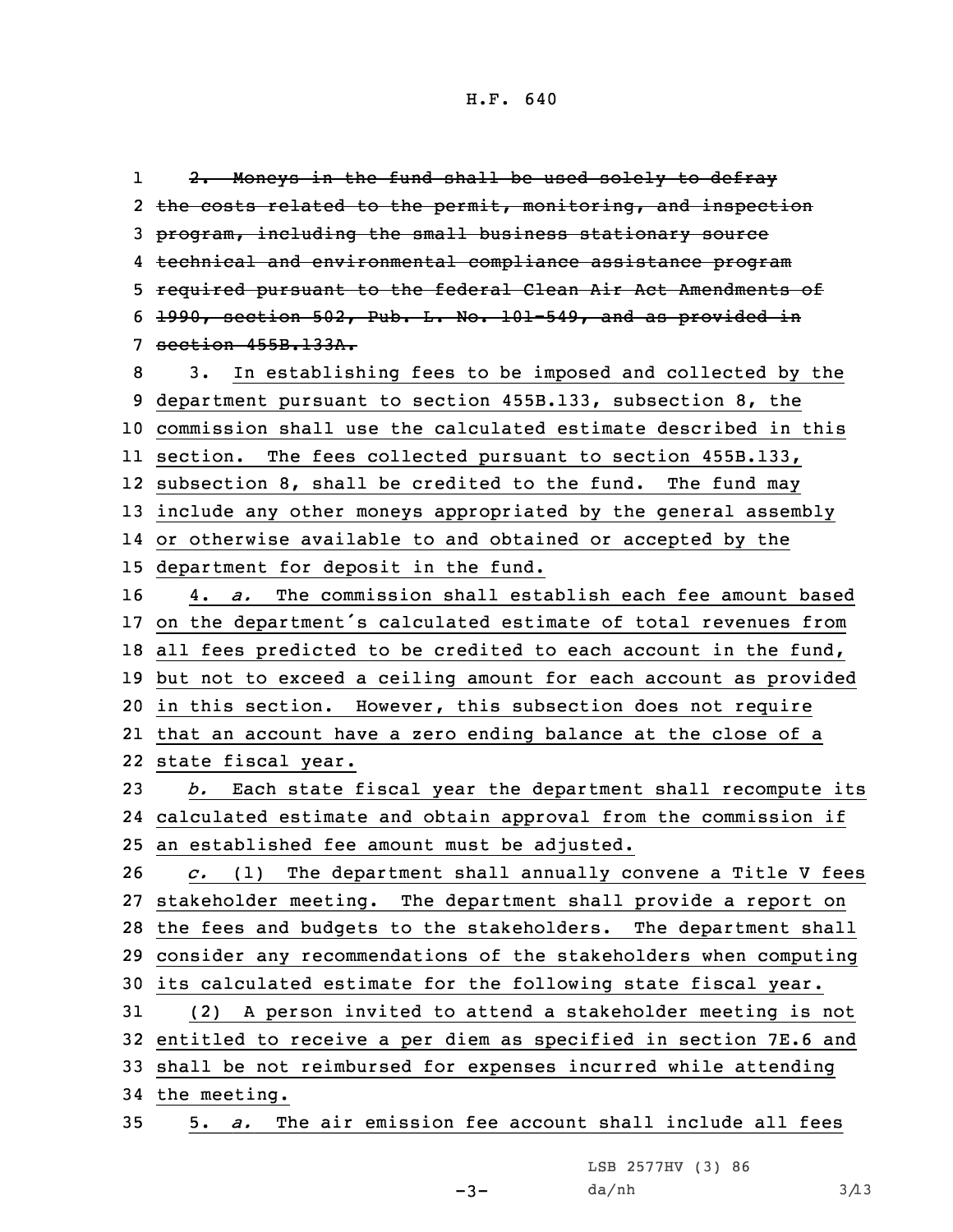established by the commission to be imposed and collected by the department for emission fees for regulated pollutants submitted by major sources as defined in section 502 of the federal Clean Air Act Amendments of 1990, 42 U.S.C. §7661, and as defined in 567 IAC ch. 22. *b.* (1) The department's calculated estimate for the air emission fee account shall be computed to produce total revenues sufficient to pay for reasonable direct and indirect costs of implementing and administering the operating permit program as provided in section 455B.133, subsection 8, on <sup>a</sup> state fiscal year basis. 12 (2) The reasonable direct and indirect costs described in subparagraph (1) shall be limited to all of the following: 14 (a) General administrative costs of administering the operating permit program, including the supporting and tracking of operating permit applications, compliance certification, and related data entry. (b) Costs of implementing and enforcing the terms of an operating permit, not including any court costs or other costs associated with an enforcement action, including adequate resources to determine which sources are subject to the 22 program. (c) Costs of emissions and ambient site-specific monitors. 24 (d) Costs of Title <sup>V</sup> source-specific modeling, analyses, or demonstrations. (e) Costs of preparing inventories and tracking emissions. (f) Costs of providing direct support to sources under the small business stationary source technical and environmental compliance assistance program as provided in section 455B.133A. (3) The department shall not include in its computations for <sup>a</sup> calculated estimate, and the commission shall not establish fees, for greenhouse gas emissions as defined in 40 C.F.R. 33 §70.12. *c.* The department's calculated estimate for the air emission fee account shall not produce total revenues in excess of eight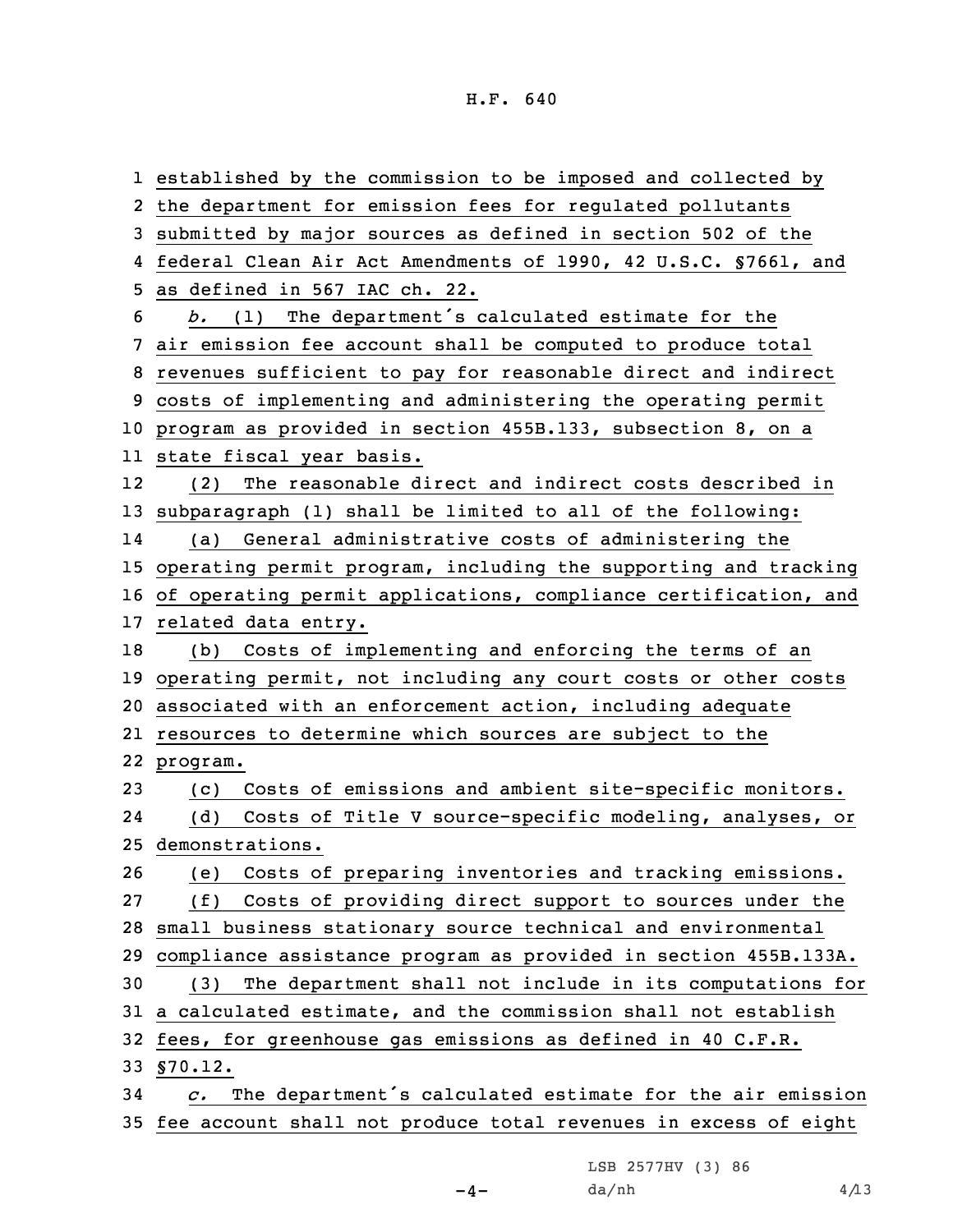million two hundred fifty thousand dollars during any state fiscal year. *d.* (1) Moneys in the air emission fee account are appropriated to the department to pay for the reasonable direct and indirect costs specified in paragraph *"b"*, subparagraph 6 (2). (2) Notwithstanding subparagraph (1), moneys in the air emission fee account are also appropriated to the department to pay for costs associated with implementing and administering regulatory activities, including programs, provided for in division II of this chapter, other than costs covered by any of the following: (a) Operating permit application fees credited to the operating permit application fee account as provided in subsection 6. (b) New source review application fees credited to the major source account of the air quality fund as provided in section 455B.133C, subsection 5. (c) New source review application fees credited to the minor source account of the air quality fund as provided in section 455B.133C, subsection 6. 22 (d) Notification fees credited to the asbestos account of the air quality fund as provided in section 455B.133C, subsection 7. 6. *a.* The operating permit application fee account shall include all fees established by the commission to be imposed and collected by the department for accepting applications for operating permits submitted by major sources as defined in section 502 of the federal Clean Air Act Amendments of 1990, 42 U.S.C. §7661, and as defined in 567 IAC ch. 22. *b.* (1) The department's calculated estimate for the operating permit application fee account shall be computed to produce total revenues sufficient to provide for the reasonable direct and indirect costs of implementing and administering operating permit programs described in paragraph *"a"*.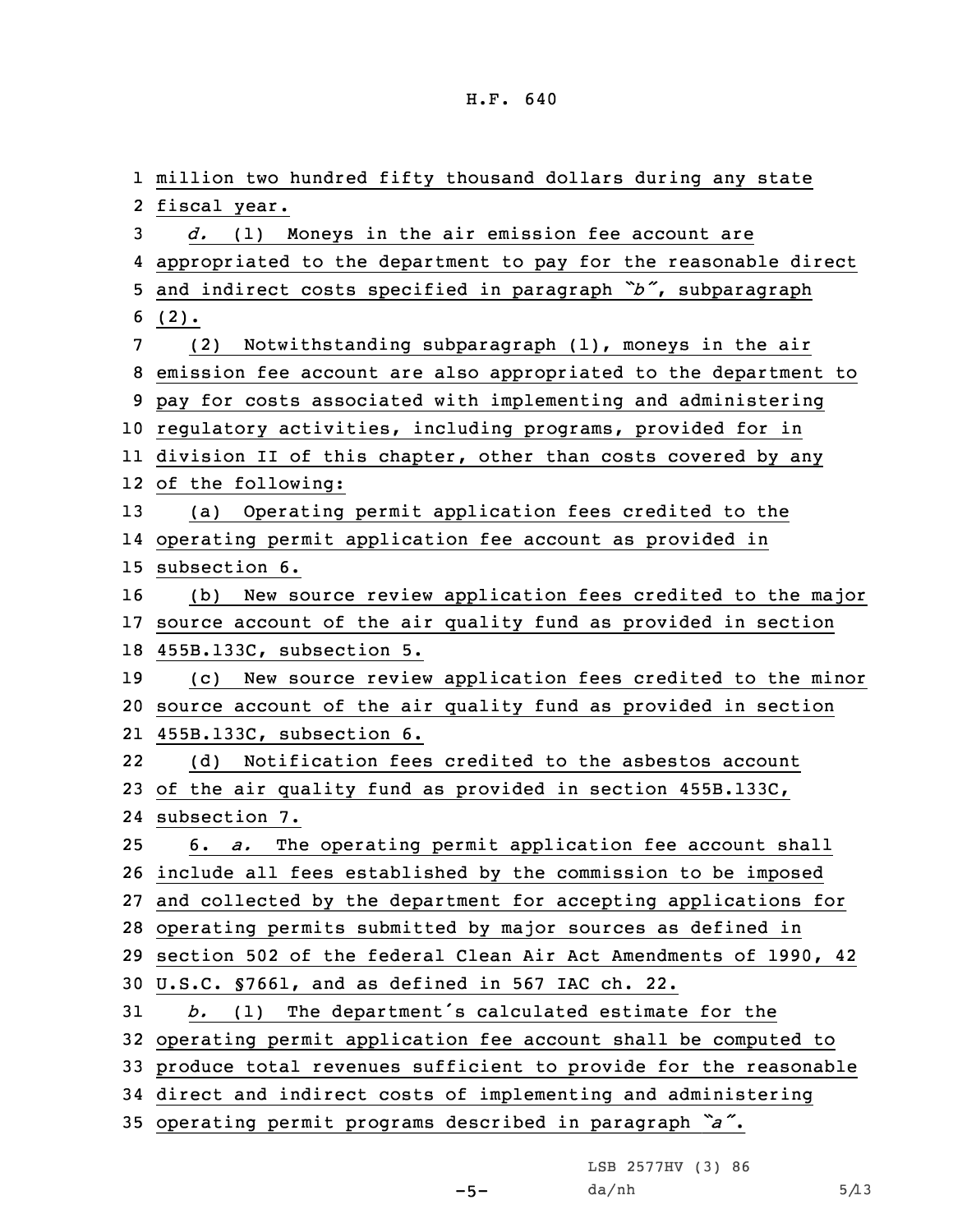1 (2) The reasonable direct and indirect costs described in subparagraph (1) shall be limited to all of the following: (a) Costs of reviewing and acting on any application for an operating permit or operating permit revision. (b) General administrative costs of administering the operating permit program, including the supporting and tracking of operating permit applications and related data entry. *c.* The department's calculated estimate for the operating permit application fee account shall not produce total revenues in excess of one million two hundred fifty thousand dollars during any state fiscal year. 12 *d.* Moneys in the operating permit application fee account are appropriated to the department to pay for reasonable direct and indirect costs specified in paragraph *"b"*, subparagraph 15 (2). 7. *a.* The commission or department shall not transfer moneys credited from one account to another account of the 18 fund. *b.* Notwithstanding section 8.33, any unexpended balance in 20 the an account of the fund at the end of each state fiscal year 21 shall be retained in <del>the fund</del> that account. 22 *c.* Notwithstanding section 12C.7, any interest and earnings 23 on investments from money moneys in the fund an account of the 24 fund shall be credited to <del>the fund</del> that account. Sec. 3. NEW SECTION. **455B.133C Air quality fund —— fees and appropriations.** 1. As used in this section, unless the context otherwise requires: *a. "Federal Clean Air Act Amendments of 1990"* means the same as defined in section 455B.133B. *b. "State fiscal year"* means the fiscal year described in section 3.12. 2. An air quality fund is created in the office of the treasurer of state under the control of the department. The fund shall be composed of <sup>a</sup> major source account, <sup>a</sup> minor LSB 2577HV (3) 86

-6-

 $da/nh$  6/13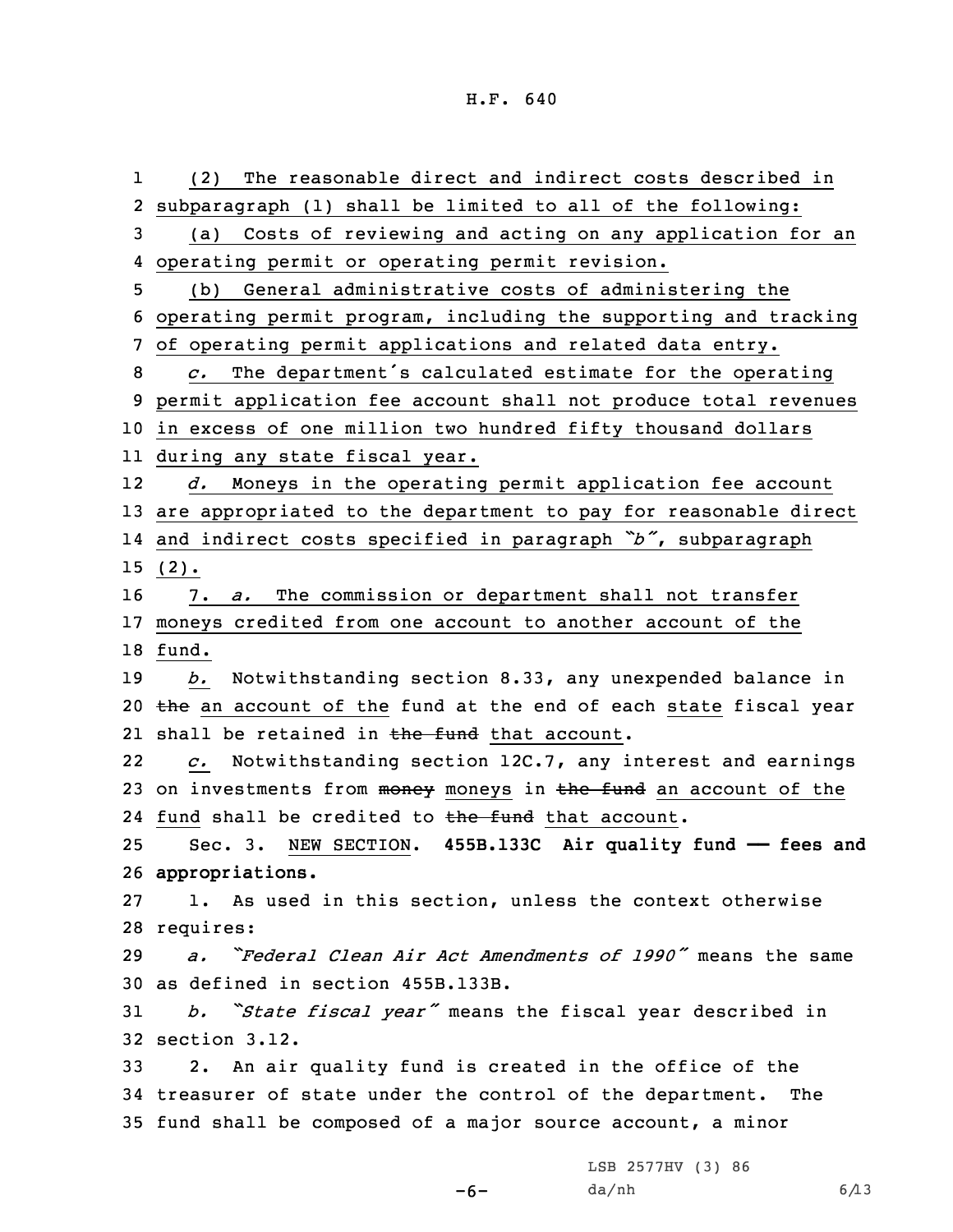1 source account, and an asbestos account as provided in this 2 section.

 3. The commission may establish fees to be imposed and collected by the department upon air contaminant sources required by 567 IAC ch. 22, 31, or 33, to obtain <sup>a</sup> permit, registration, template, or permit by rule, or to provide notification under 567 IAC 23.1(3). In establishing the fees, the commission shall use the calculated estimate described in this section. The fees collected shall be credited to the fund. The fund may include any other moneys appropriated by the general assembly or otherwise available to and obtained or accepted by the department for deposit in the fund.

 4. *a.* The commission shall establish each fee amount based on the department's calculated estimate of total revenues from all fees predicted to be credited to each account in the fund, but not to exceed <sup>a</sup> ceiling amount for each account as provided in this section. However, this subsection does not require that an account have <sup>a</sup> zero ending balance at the close of <sup>a</sup> state fiscal year.

20 *b.* Each state fiscal year the department shall recompute its 21 calculated estimate and obtain approval from the commission if 22 an established fee amount must be adjusted.

 *c.* (1) The department shall annually convene air quality fees stakeholder meetings. The department shall provide <sup>a</sup> report on the fees and budgets to the stakeholders regarding each account described in this section. The department shall consider any recommendations of the stakeholders when computing its calculated estimate for the following state fiscal year.

 (2) <sup>A</sup> person invited to attend <sup>a</sup> stakeholder meeting is not entitled to receive <sup>a</sup> per diem as specified in section 7E.6 and shall be not reimbursed for expenses incurred while attending the meeting.

33 5. *a.* The major source account shall include all fees 34 established by the commission to be imposed and collected 35 by the department for accepting applications for new source

 $-7-$ 

LSB 2577HV (3) 86  $da/nh$  7/13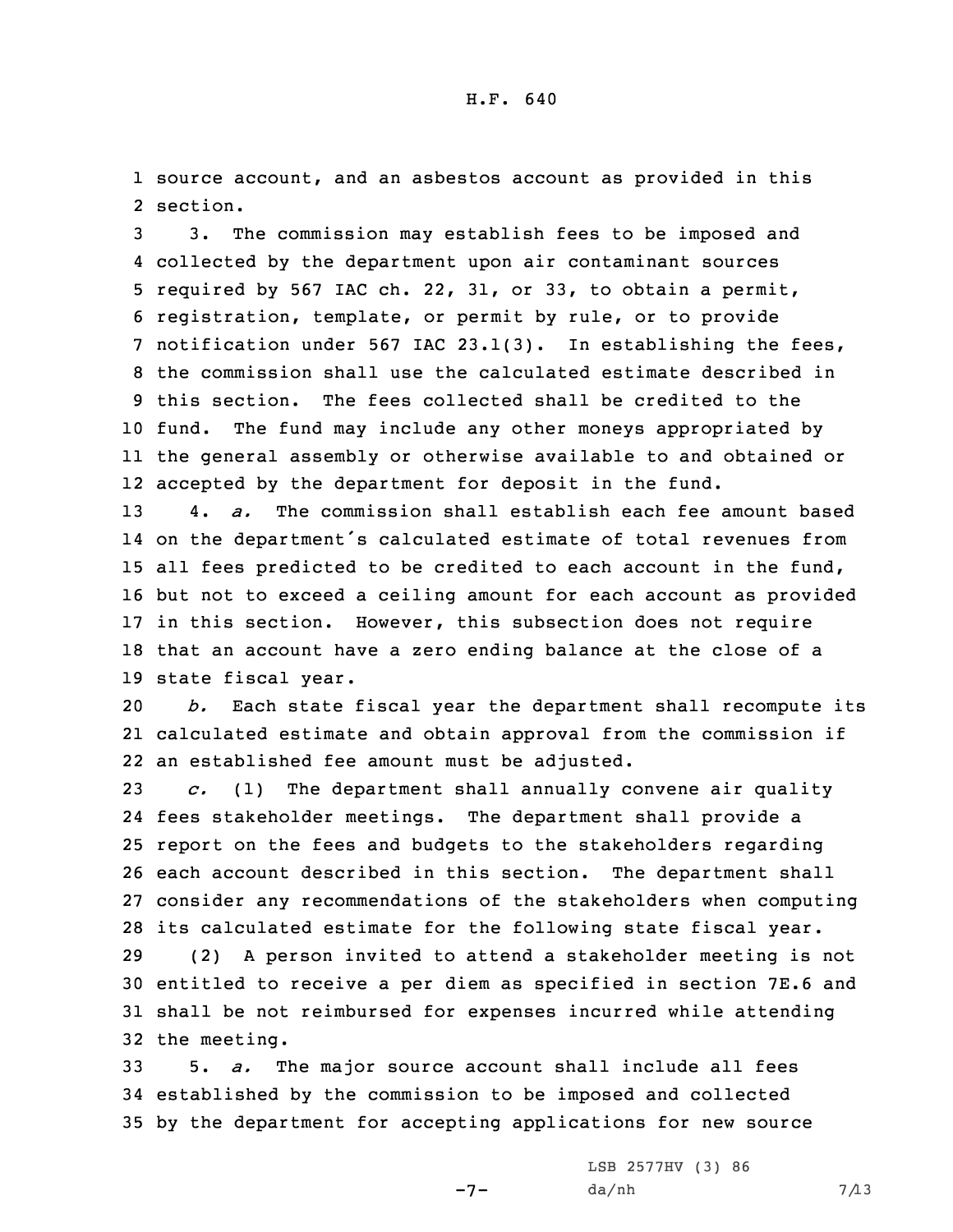review permits including permit revisions submitted by major sources as defined in section 502 of the federal Clean Air Act Amendments of 1990, 42 U.S.C. §7661, under new source review programs pursuant to that federal Act, including as provided under 567 IAC ch. 22, 31, and 33.

 *b.* (1) The department's calculated estimate for the major source account shall be computed to produce total revenues sufficient to pay for reasonable direct and indirect costs of implementing and administering new source review programs described in paragraph *"a"* on <sup>a</sup> state fiscal year basis.

11 (2) The reasonable direct and indirect costs described in subparagraph (1) shall be limited to all of the following: (a) Reviewing and acting on any application for <sup>a</sup> new source review permit, including the determination of all applicable requirements and dispersion modeling as part of the processing of <sup>a</sup> permit or permit revision, or an applicability determination.

 (b) General administrative costs of administering new source review programs including supporting and tracking of any application for <sup>a</sup> new source review permit and related data 21 entry.

22 (c) (i) Developing and implementing an expedited new source 23 review permit application process.

24 (ii) Additional fees associated with subparagraph 25 subdivision (i).

 *c.* (1) The department's calculated estimate for the major source account shall not produce total revenues in excess of one million five hundred thousand dollars during any state fiscal year.

 (2) Notwithstanding subparagraph (1), the department's calculated estimate for the major source account shall not include the additional fees described in paragraph *"b"*, subparagraph (2), subparagraph division (c), subparagraph subdivision (ii).

35 *d.* Moneys in the major source account are appropriated to

 $-8-$ 

LSB 2577HV (3) 86  $da/nh$  8/13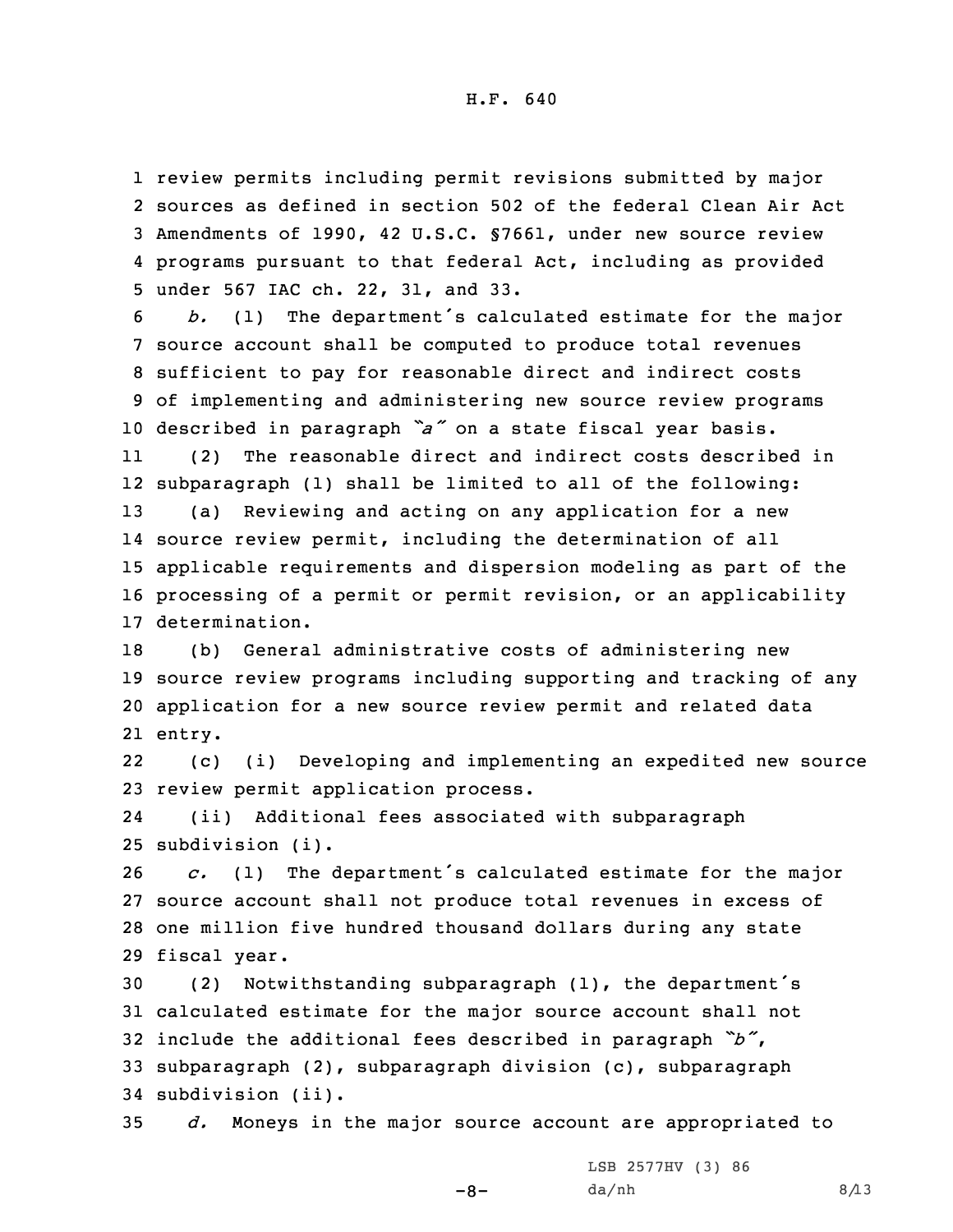1 the department to pay for reasonable direct and indirect costs 2 of implementing and administering new source review programs as <sup>3</sup> specified in paragraph *"b"*, subparagraph (2).

4 6. *a.* The minor source account shall include all fees established by the commission to be imposed and collected by the department for accepting applications submitted by minor air contaminant sources for construction permits or for providing for registrations, permits by rule, or template permits in lieu of obtaining construction permits, under minor source new source review programs pursuant to the federal Clean Air Act Amendments of 1990, including as provided under 567 IAC 12 ch. 22.

 *b.* (1) The department's calculated estimate for the minor source account shall be computed to produce total revenues sufficient to pay for reasonable direct and indirect costs of implementing and administering minor source new source review programs as described in paragraph *"a"* on <sup>a</sup> state fiscal year 18 basis.

 (2) The reasonable direct and indirect costs described in subparagraph (1) shall include costs associated with <sup>a</sup> new, modified, or existing minor air contaminant source, and related control equipment.

 *c.* The department's calculated estimate for the minor source account shall not produce total revenues in excess of two hundred fifty thousand dollars during any state fiscal year. *d.* Moneys in the minor source account are appropriated to the department to pay for reasonable direct and indirect

28 costs of implementing and administering minor source new source <sup>29</sup> review programs as specified in paragraph *"b"*.

 7. *a.* The asbestos account shall include all fees established by the commission to be imposed and collected by the department for accepting notifications involving demolition or renovation projects under the asbestos national emission standard for hazardous air pollutants program pursuant to 567 IAC ch. 23.

 $-9-$ 

LSB 2577HV (3) 86  $da/nh$  9/13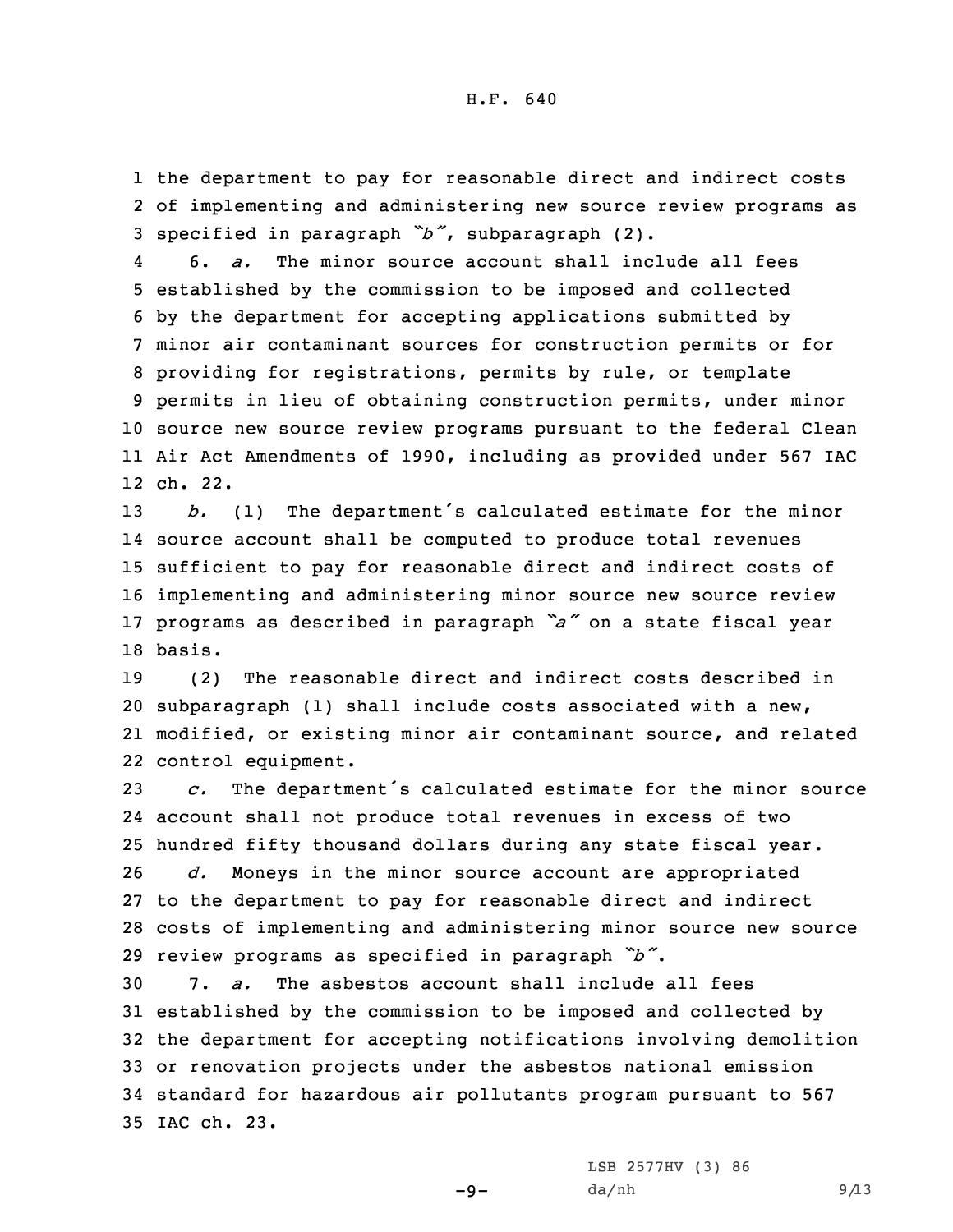1 *b.* The department's calculated estimate for the asbestos account shall be computed to produce total revenues sufficient to pay for reasonable direct and indirect costs of implementing and administering the asbestos national emission standard for hazardous air pollutants program as provided in paragraph *"a"* on <sup>a</sup> state fiscal year basis.

 *c.* The department's calculated estimate for the asbestos account shall not produce total revenues in excess of four hundred fifty thousand dollars during any state fiscal year. *d.* Moneys in the asbestos account are appropriated to the department to pay for reasonable direct and indirect costs of implementing and administering the asbestos national emission standard for hazardous air pollutants program as specified in paragraph *"b"*.

 8. Fees established pursuant to this section shall not be imposed for the regulation of an activity that exceeds the requirements of the federal Clean Air Act Amendments of 1990. 9. *a.* The commission or department shall not transfer moneys credited from one account to another account of the 20 fund.

21 *b.* Notwithstanding section 8.33, any unexpended balance in 22 an account of the fund at the end of each state fiscal year 23 shall be retained in that account.

24 *c.* Notwithstanding section 12C.7, any interest and earnings 25 on investments from moneys in an account of the fund shall be 26 credited to that account.

 Sec. 4. EFFECTIVE DATE OF FEES. Notwithstanding section 455B.133B, as amended in this Act, or section 455B.133C, as enacted in this Act, the environmental protection commission may establish <sup>a</sup> designated fee effective on and after January 1, 2016. <sup>A</sup> designated fee is limited to <sup>a</sup> fee required under this Act to be credited to any of the following funds or accounts:

34 1. For the air contaminant source fund, the operating permit 35 application fee account as provided in section 455B.133B,

 $-10-$ 

LSB 2577HV (3) 86 da/nh 10/13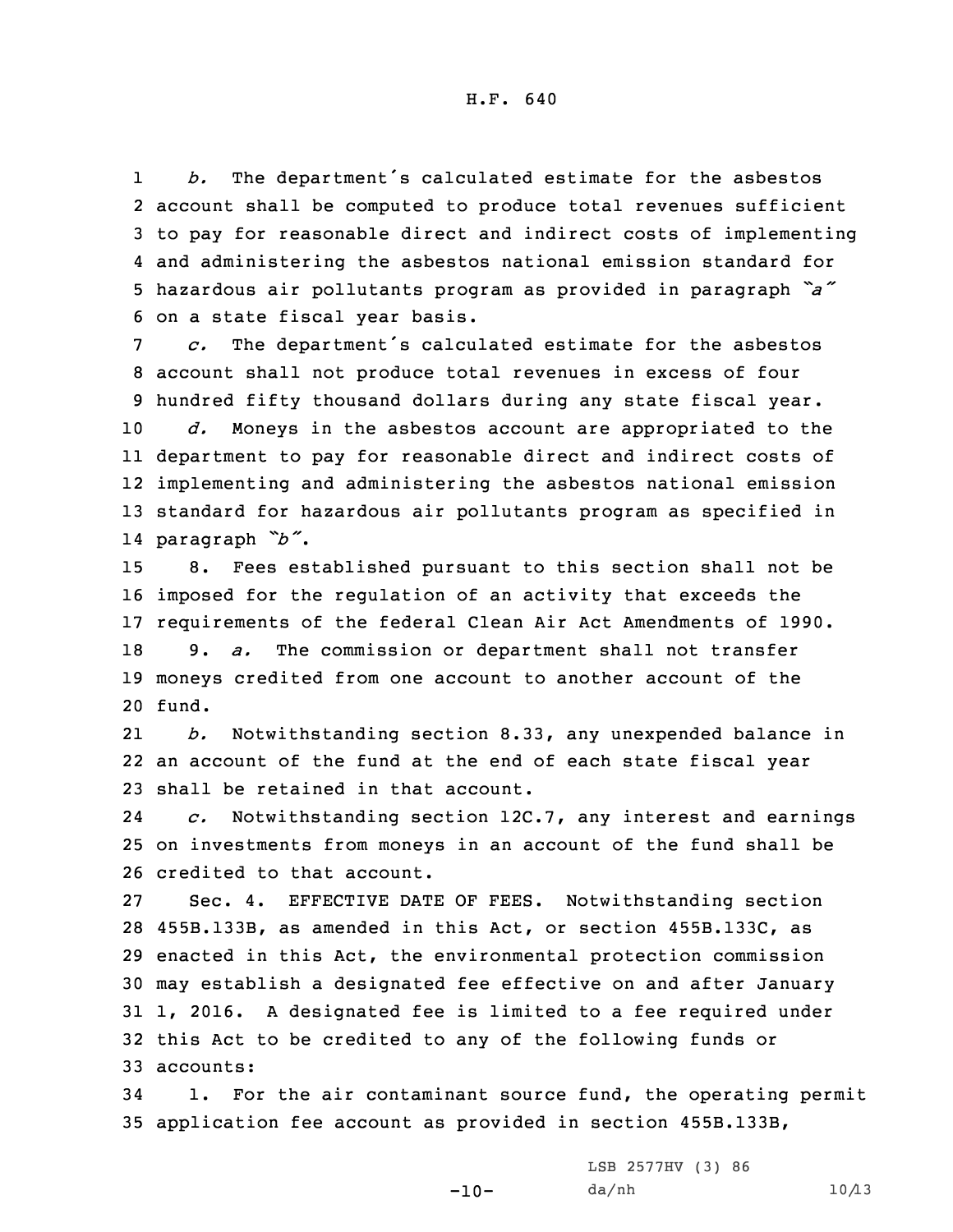1 subsection 6, as enacted in this Act.

2 2. For the air quality fund, any of the following: 3 a. The major source account as provided in section 4 455B.133C, subsection 5, as enacted in this Act.

5 b. The minor source account as provided in section 6 455B.133C, subsection 6, as enacted in this Act.

7 c. The asbestos account as provided in section 455B.133C, 8 subsection 7, as enacted in this Act.

9 Sec. 5. CONTINUING EFFECTIVENESS OF EXISTING FEES. Any fee established by the environmental protection commission pursuant to section 455B.133, subsection 8, which is in effect immediately prior to the effective date of this Act shall remain in effect and shall be subject to the provisions of this Act. The fee amount for such <sup>a</sup> fee in effect immediately prior to the effective date of this Act shall remain in effect until such fee amount is adjusted by the commission as provided in this Act.

 Sec. 6. TRANSFER OF MONEYS. Any moneys remaining in the air contaminant source fund, as created in section 455B.133B, on the effective date of this Act, shall be transferred to the air emission fee account established within the air contaminant source fund as provided in this Act.

23 Sec. 7. EFFECTIVE UPON ENACTMENT. This Act, being deemed of 24 immediate importance, takes effect upon enactment.

25 EXPLANATION

26 **The inclusion of this explanation does not constitute agreement with** <sup>27</sup> **the explanation's substance by the members of the general assembly.**

 This bill provides for fees established by the environmental protection commission (commission) and imposed and collected by the department of natural resources (DNR) under division II of Code chapter 455B, relating to regulations on air quality and closely associated with the federal Clean Air Act. The bill relates to the current fee imposed upon regulated pollutants (Code section 455B.133(8)), including under the operating permit program. It also provides for the establishment of

-11-

LSB 2577HV (3) 86 da/nh 11/13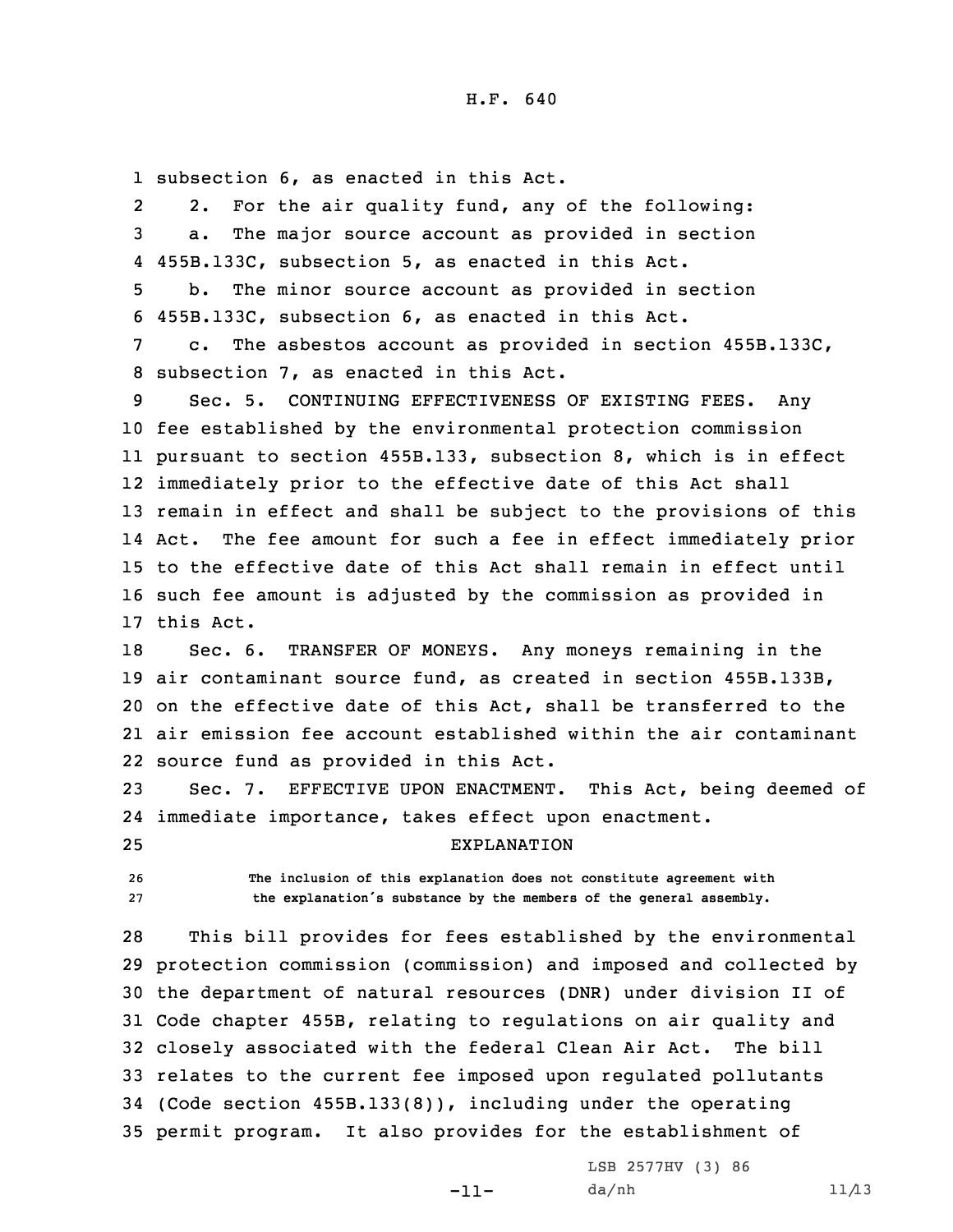<sup>a</sup> new operating permit application fee. Both of these fees are to be credited to newly created accounts within the existing air contaminant source fund created in Code section 455B.133B, the air emission fee account and the operating permit application fee account.

 In addition, the bill provides for three other new fees: for accepting applications for new source review permits submitted by major sources; accepting applications submitted by minor air contaminant sources for construction permits or for providing for registrations, permits by rule, or template permits in lieu of obtaining construction permits under minor source new source review programs; and for accepting notifications involving demolition or renovation projects associated with 14 asbestos. These new fees are to be credited to each of three corresponding accounts established within <sup>a</sup> new air quality fund, including the major source account, the minor source account, and the asbestos account.

18 The bill provides that if the commission establishes a fee, it must also establish <sup>a</sup> fee amount based on DNR's calculated estimate of total revenues from the fee predicted to be credited to the corresponding account sufficient to provide for the reasonable direct and indirect costs of implementing and administering regulations associated with that fee during the state fiscal year, but not to exceed <sup>a</sup> ceiling amount. DNR must recompute its calculated estimate prior to each state fiscal year (July 1 through June 30) and obtain approval from the commission if an established fee amount must be adjusted for the next state fiscal year. In addition, DNR must annually convene stakeholder meetings at which invitees make recommendations regarding the DNR's required annual computation of <sup>a</sup> fee amount to be credited to each account. Moneys in each account are appropriated to DNR to provide for the reasonable direct and indirect costs of implementing and administering regulations associated with that account.

35 The bill prohibits fees from being imposed for the

-12-

LSB 2577HV (3) 86 da/nh 12/13